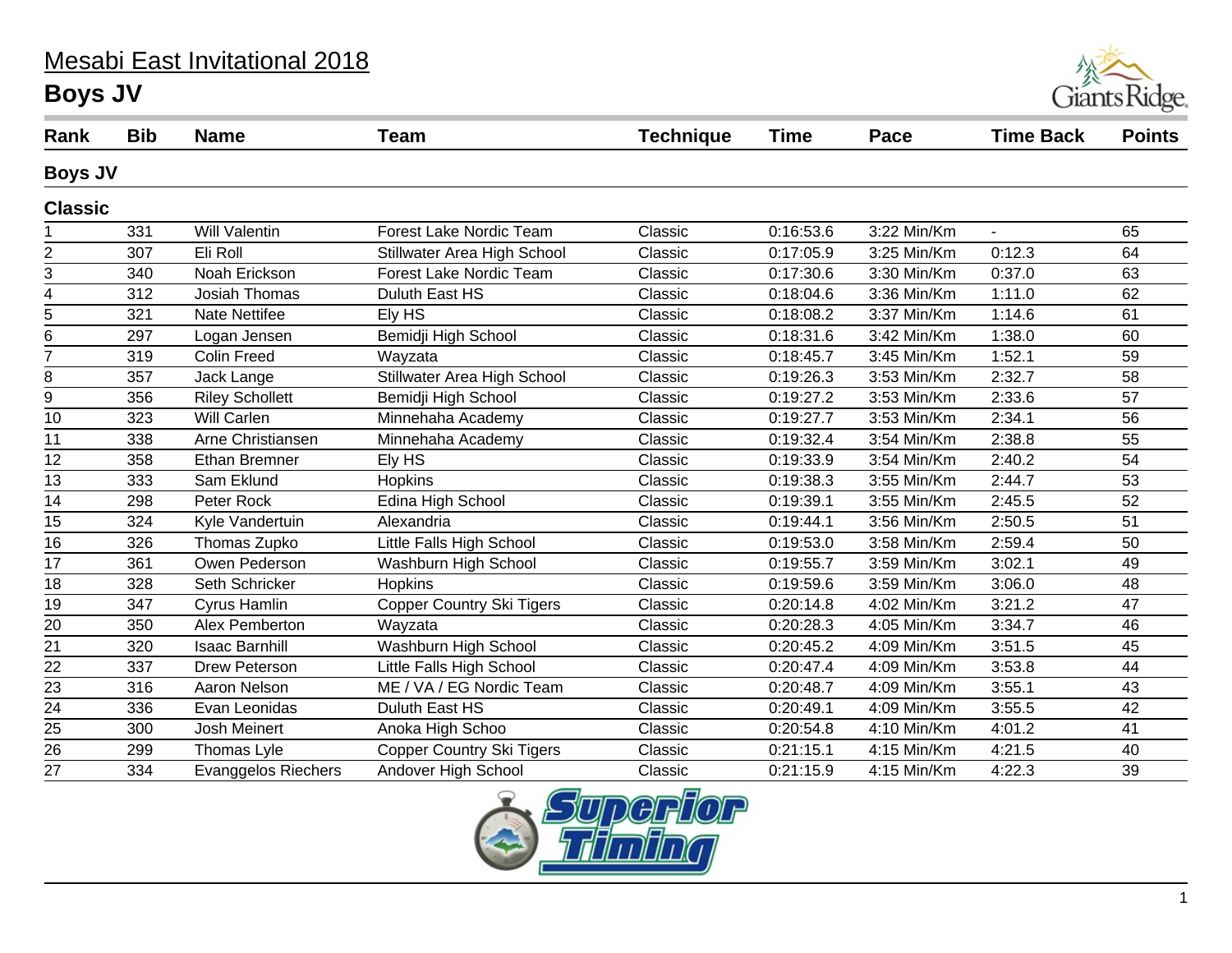## Mesabi East Invitational 2018 **Boys JV**



| Rank            | <b>Bib</b> | <b>Name</b>           | <b>Team</b>                    | <b>Technique</b> | <b>Time</b> | Pace        | <b>Time Back</b> | <b>Points</b>   |
|-----------------|------------|-----------------------|--------------------------------|------------------|-------------|-------------|------------------|-----------------|
| 28              | 353        | John Przybilla        | Coon Rapids High School        | Classic          | 0:21:27.7   | 4:17 Min/Km | 4:34.1           | 38              |
| 29              | 313        | Nick Schneider        | <b>Brainerd</b>                | Classic          | 0:21:41.4   | 4:20 Min/Km | 4:47.8           | 37              |
| 30              | 339        | <b>Blake Iverson</b>  | Maple Grove Senior High        | Classic          | 0:21:42.6   | 4:20 Min/Km | 4:49.0           | 36              |
| 31              | 311        | <b>Max Miller</b>     | Roseville Area High School     | Classic          | 0:21:47.8   | 4:21 Min/Km | 4:54.2           | 35              |
| $\overline{32}$ | 344        | Noah O'donnell-Hoff   | Roseville Area High School     | Classic          | 0:21:51.5   | 4:22 Min/Km | 4:57.9           | $\overline{34}$ |
| 33              | 367        | Frankie Lynch         | Benilde-St. Margaret           | Classic          | 0:21:54.3   | 4:22 Min/Km | 5:00.7           | 33              |
| $\overline{34}$ | 318        | Josh Thoen            | Coon Rapids High School        | Classic          | 0:22:10.3   | 4:26 Min/Km | 5:16.7           | $\overline{32}$ |
| 35              | 329        | Mitch Murphy          | Maple Grove Senior High        | Classic          | 0:22:16.3   | 4:27 Min/Km | 5:22.6           | 31              |
| $\overline{36}$ | 346        | Connor Feyen          | Duluth Denfeld High School     | Classic          | 0:22:17.1   | 4:27 Min/Km | 5:23.5           | 30              |
| 37              | 366        | Luke Wasson           | Minnehaha Academy              | Classic          | 0:22:21.7   | 4:28 Min/Km | 5:28.0           |                 |
| $\overline{38}$ | 325        | Spencer Hoeffling     | <b>CEC Nordic</b>              | Classic          | 0:22:24.5   | 4:28 Min/Km | 5:30.9           | 28              |
| 39              | 362        | Nole Robertson        | <b>Brainerd</b>                | Classic          | 0:22:35.2   | 4:31 Min/Km | 5:41.6           | 27              |
| 40              | 310        | Aidan Mckeefry        | Andover High School            | Classic          | 0:22:51.9   | 4:34 Min/Km | 5:58.3           | 26              |
| 41              | 305        | Nick Kangas           | ME / VA / EG Nordic Team       | Classic          | 0:23:02.8   | 4:36 Min/Km | 6:09.2           | 25              |
| 42              | 355        | Hayden Roelofs        | <b>Cathedral High School</b>   | Classic          | 0:23:09.8   | 4:37 Min/Km | 6:16.2           | 24              |
| 43              | 330        | Riley Hutchinson      | Marshall Nordic Ski Team       | Classic          | 0:23:17.9   | 4:39 Min/Km | 6:24.3           | 23              |
| 44              | 317        | Andrew Fortmeyer      | Mounds View High School        | Classic          | 0:23:19.3   | 4:39 Min/Km | 6:25.7           | 22              |
| 45              | 368        | <b>Charlie Olson</b>  | Minnehaha Academy              | Classic          | 0:23:29.7   | 4:41 Min/Km | 6:36.1           |                 |
| 46              | 369        | <b>Marcus Ornelas</b> | <b>Willmar Public Schools</b>  | Classic          | 0:23:33.3   | 4:42 Min/Km | 6:39.7           | 20              |
| 47              | 327        | <b>Matt Koltes</b>    | Orono High School              | Classic          | 0:24:02.2   | 4:48 Min/Km | 7:08.6           | 19              |
| 48              | 342        | <b>Brendan Hauta</b>  | Anoka High Schoo               | Classic          | 0:24:07.2   | 4:49 Min/Km | 7:13.6           | 18              |
| $\overline{49}$ | 314        | Lance Bartol          | <b>TH/Cook County HS</b>       | Classic          | 0:24:28.5   | 4:53 Min/Km | 7:34.8           | 17              |
| 50              | 364        | Ryan Norkosky         | Benilde-St. Margaret           | Classic          | 0:24:33.0   | 4:54 Min/Km | 7:39.4           | 16              |
| $\overline{51}$ | 345        | Sam Maier             | Alexandria                     | Classic          | 0:24:40.5   | 4:56 Min/Km | 7:46.9           | 15              |
| 52              | 335        | <b>Tanner Beyer</b>   | ME / VA / EG Nordic Team       | Classic          | 0:24:43.5   | 4:56 Min/Km | 7:49.9           |                 |
| 53              | 332        | Nate Bong             | <b>CEC Nordic</b>              | Classic          | 0:24:48.0   | 4:57 Min/Km | 7:54.4           | 13              |
| $\overline{54}$ | 308        | Elsesser Luke         | Spring Lake Park/St Anthony HS | Classic          | 0:25:18.6   | 5:03 Min/Km | 8:25.0           | 12              |
| 55              | 341        | Owen Horan            | <b>Tartan High School</b>      | Classic          | 0:25:21.8   | 5:04 Min/Km | 8:28.2           | 11              |
| 56              | 348        | Hayden O'connor       | Rogers High School             | Classic          | 0:26:26.9   | 5:17 Min/Km | 9:33.3           | 10              |
| 57              | 354        | Noah Mcgrew           | Duluth Denfeld High School     | Classic          | 0:26:54.0   | 5:22 Min/Km | 10:00.3          | 9               |